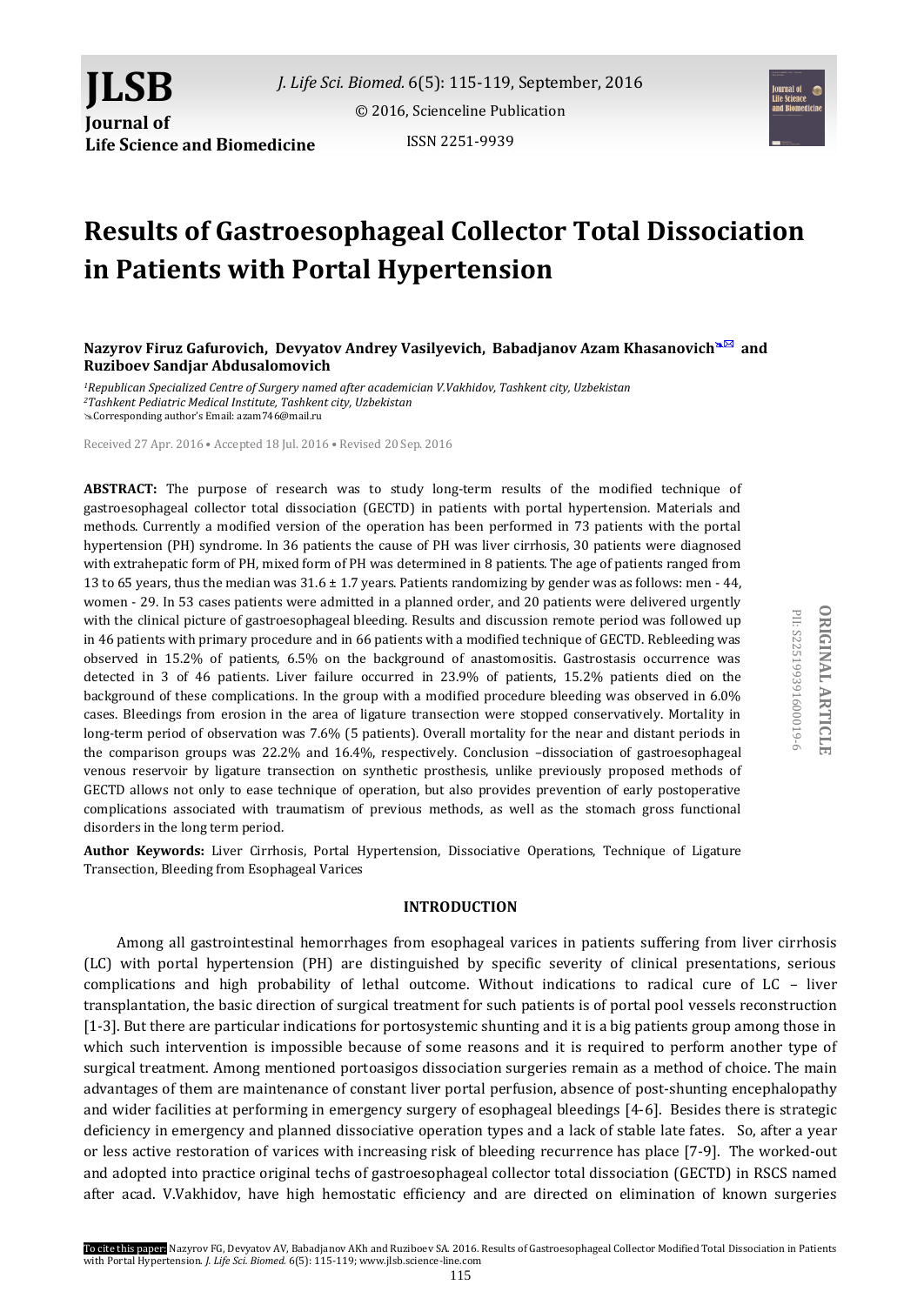defects. The analysis of long-term results of these surgeries with the estimation of their prophylaxis efficiency of esophageal bleedings and patients survivability presents particular interest.

Original method of GECTD with ligature transection of subcardinal part of stomach with following forming of gastrogastal collateral anastomosis has been initially worked out (such surgeries has been performed in 63 patients from 1998 to 2007). Surgery stages have included: stomach mobilization through greater stomach transaction by ligature type at the subcardinal part level; forming of gastrogastal collateral anastomosis above the ligature. Such type of surgery has two variants of performing: using ligatures or steplers. By gaining an experience we came to conclusion that a ligature type is more preferable [7, 10].

Analysis of long-term results (from 3 months to 10 years) of performed dissociative operations has been carried out in 46 patients. Rebleeding has been registered in 10.9% patients, and in 6,5% cases on the background of anastomositis. Occurrence of gastrostasis have been revealed in 5 of 46 patients. Control endoscopy 3 months after surgery has revealed stomach recanalization in the area of ligature transection with forming of two ways for food passage – recanalized natural one and through gastrogastal anastomosis. 19.6% patients died on the background of complications. Mentioned facts allowed to suppose a probability of performing ligature transection of stomach subcardinal part on wireframe base with the saving of natural way for food passage without gastrogastal anastomosis.

#### **MATERIAL AND METHODS**

GECTD modified method (F.G. Nazirov's operation) was adopted in clinical practice in 2008 [10]. Distinctive feature of new method was that dissociation is achieved because of use intraluminal prosthesis installed during the surgery.

Method is carried out as follows: approach – upper-midline laparotomy. Proximal devascularization of stomach up to esophagus abdominal part through greater and lesser curvature is carried out. Organ blood flow is saved through right gastric and two gastroepiploic arteries. The left gastric artery is ligated and transected. All short vessels of stomach are also ligated and transected (Figure 1). Then transversal gastrotomy is carried out in medium part of stomach body along anterior wall and through a formed hole synthetic prosthesis is introduced into stomach lumen and is located in the lumen of stomach subcardinal part. Above the prosthesis introduced into stomach lumen, over serous membrane ligature is put in which divides stomach to upper 1/3 and lower 2/3 parts. Ligature is tightened over the prosthesis and at the same time the prosthesis is fixed by surgeon's finger introduced into its lumen. So, the prosthesis location and ligature's tension is controlled. Then repeated ligature is put in over the first one. Corrugation of the prosthesis provides ligatures' fixation preventing their displacement (Figure 2). Nasogastric probe is passed through the prosthesis with the aim of decompression in the postoperative period. Gastrotomic hole is sutured by double-row suture. A number of sero-serous sutures are also pit in over stomach ligature. Pyloroplasty is carried out additionally.

Endoscopic investigation is performed after 1-1.5 month and the prosthesis is removed out of stomach lumen. By this time put in ligatures over it are penetrated into stomach lumen and venous reservoir is dissociated.



**Figure 1.** Stage of stomach and esophagus abdominal part devascularization with gastrotomy.



**Figure 2.** Stage of ligature transection on the ring- prosthesis.

To cite this paper: Nazyrov FG, Devyatov AV, Babadjanov AKh and Ruziboev SA. 2016. Results of Gastroesophageal Collector Modified Total Dissociation in Patients with Portal Hypertension. *J. Life Sci. Biomed.* 6(5): 115-119; www.jlsb.science-line.com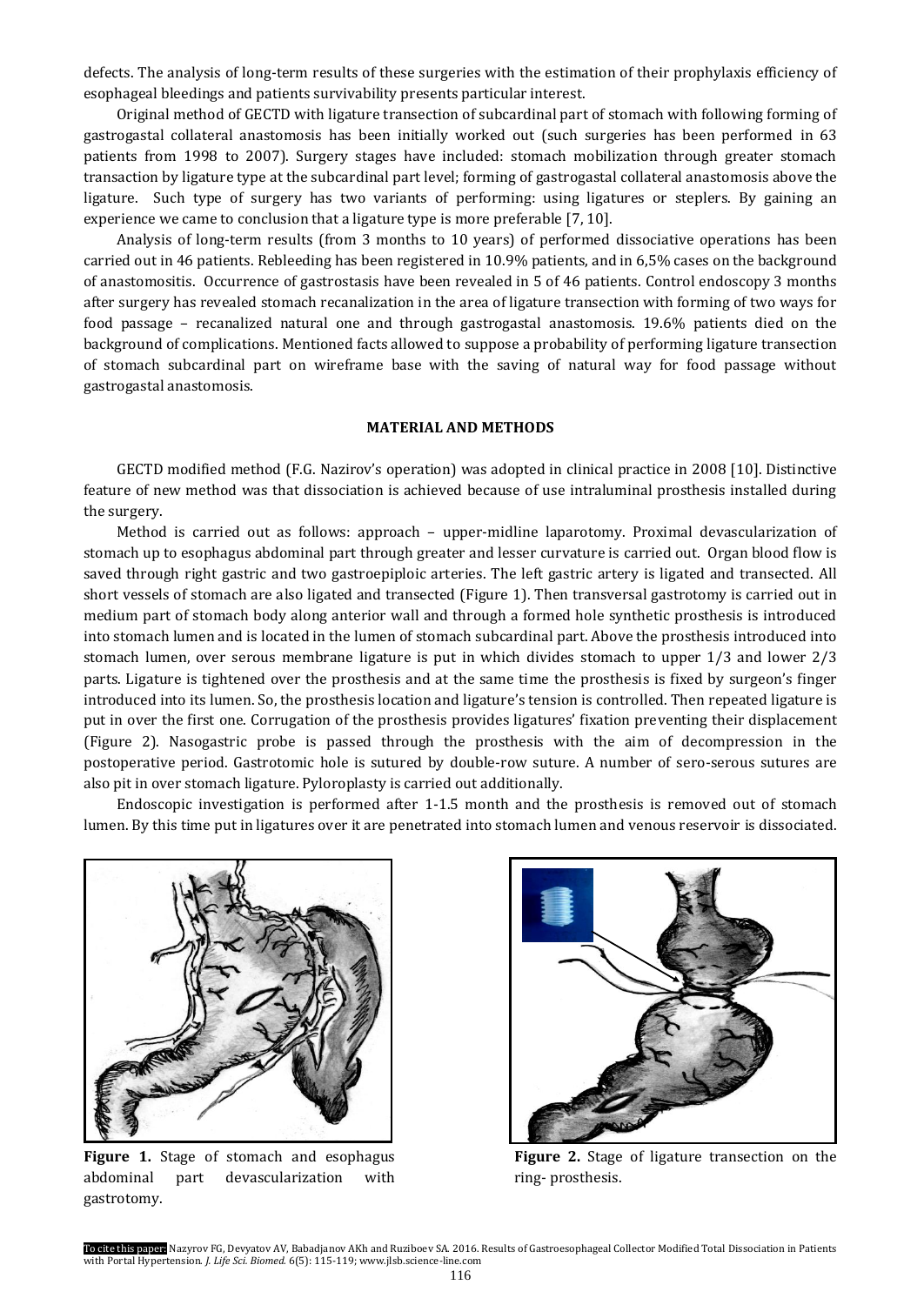Currently operation has been performed in 73 patients with PH syndrome. In 36 patients the cause of PH was LC, in 30 patients it has been diagnosed a hepatic form of PH and in 8 cases a combined form of PH has been determined. Patients age has been varied from 13 to 65 years, thus the median was  $31.6 \pm 1.7$  years. Patients randomizing by gender was as follows: men - 44, women – 29. In 53 cases patients were admitted in a planned order, and 20 patients were delivered urgently with the clinical picture of gastroesophageal bleeding. Patients were underwent both general (clinical and biochemical blood tests, ECG, chest X-ray) and special (liver radioisotopic investigation, angiographic) investigation methods.

The grade of esophageal varices is estimated by Shertsinger's classification [11]. The second grade of esophageal varices has been revealed in all patients. All patients had esophagogastric bleeding in anamnesis and 40 (54.8%) of them - many times. In 13 cases patients additionally have been undergone splenectomy. In 8 (11.0%) patients at admission diabetes mellitus has been revealed.

## **RESULTS**

At the nearest postoperative period the most frequent complication of earlier worked out dissociative methods were cardiofundal anastomosis insufficiency (11.7% - at planned surgeries and 21.1% - at emergency interventions). Unlike them, an offered new method is carried out through small gastrotomic hole and such complications has not been observed. From other side in more 11.1% patients anastomositis development has been noted which significantly increased the risk of bleeding development from anastomosis zones. Hepatic failure and encephalopathy have been noted in 15 (23.8%) patients. General lethality in the nearest period made up 11.1% (7 patients).

Modified ligature transection allowed to level completely the risk of anastomosis failure and to reduce a frequency of hepatic failure and lethality (Table 1). Radiologic-contrast investigation 10 days after surgery showed that prosthesis is freely passable; stomach evacuation functions failure has not been observed. One month after surgery at control endoscopic investigation a synthetic cylinder was removed without technical difficulties. Regress of esophageal varices has been noted in all cases.

| Table 1. Comparative frequency of early postoperative complications in patients with GECTD by different |
|---------------------------------------------------------------------------------------------------------|
| methods                                                                                                 |

| <b>Complications</b>                               | <b>Original method</b> | <b>Modified method</b> |
|----------------------------------------------------|------------------------|------------------------|
| Anastomosis failure                                | $7(11.1\%)$            | $- -$                  |
| Stomach wall necrosis in ligature transection area | $2(3.2\%)$             | $2(2.7\%)$             |
| Hepatic failure                                    | 15 (23.8%)             | 12 (16.4%)             |
| Lethality                                          | $7(11.1\%)$            | $7(9.6\%)$             |

The analysis showed that predisposing factor to stomach wall evident ischemia development with necrosis probability in ligature area and above prosthesis is because of presence of concomitant diabetes in patients. Performing stomach devascularization with following ligature transection on the background of diabetic angiopathy significantly disturbs organ's trophics and it was a cause of necrosis. At the absence of diabetes mellitus we did not observe such type of complications. In comparative aspect the risk of stomach necrosis in the area of transection at diabetes mellitus presence increased up to 25% (in 2 from 8 patients with diabetis). This fact has influenced to technical aspects of performing dissociative operations in patients with decompensated stage of diabetes. Currently a surgery is limited only by stomach devascularization with additional ligation of left gastric vein as basic afflux to gastroesophageal venous reservoir at PH.

Remote period has been observed in 46 patients with primary procedure and in 66 patients with a modified technique of GECTD. Rebleeding was observed in 15.2% of patients, and 6.5% on the background of anastomositis. Gastrostasis occurrence was detected in 3 of 46 patients. The phenomena of liver failure occurred in 23.9% of patients. 15.2% patients died on the background of these complications (Table 2). In the group with a modified procedure bleeding was observed in 6.0% cases. Two patients with bleeding from esophagus lower one third were successfully underwent sclerotherapy and there was not noted a following recurrence. Bleedings from erosion in the area of ligature transection were stopped conservatively. Mortality in long-term period of observation was 7.6% (5 patients). Overall mortality for the near and distant periods in the comparison groups was 22.2% and 16.4%, respectively.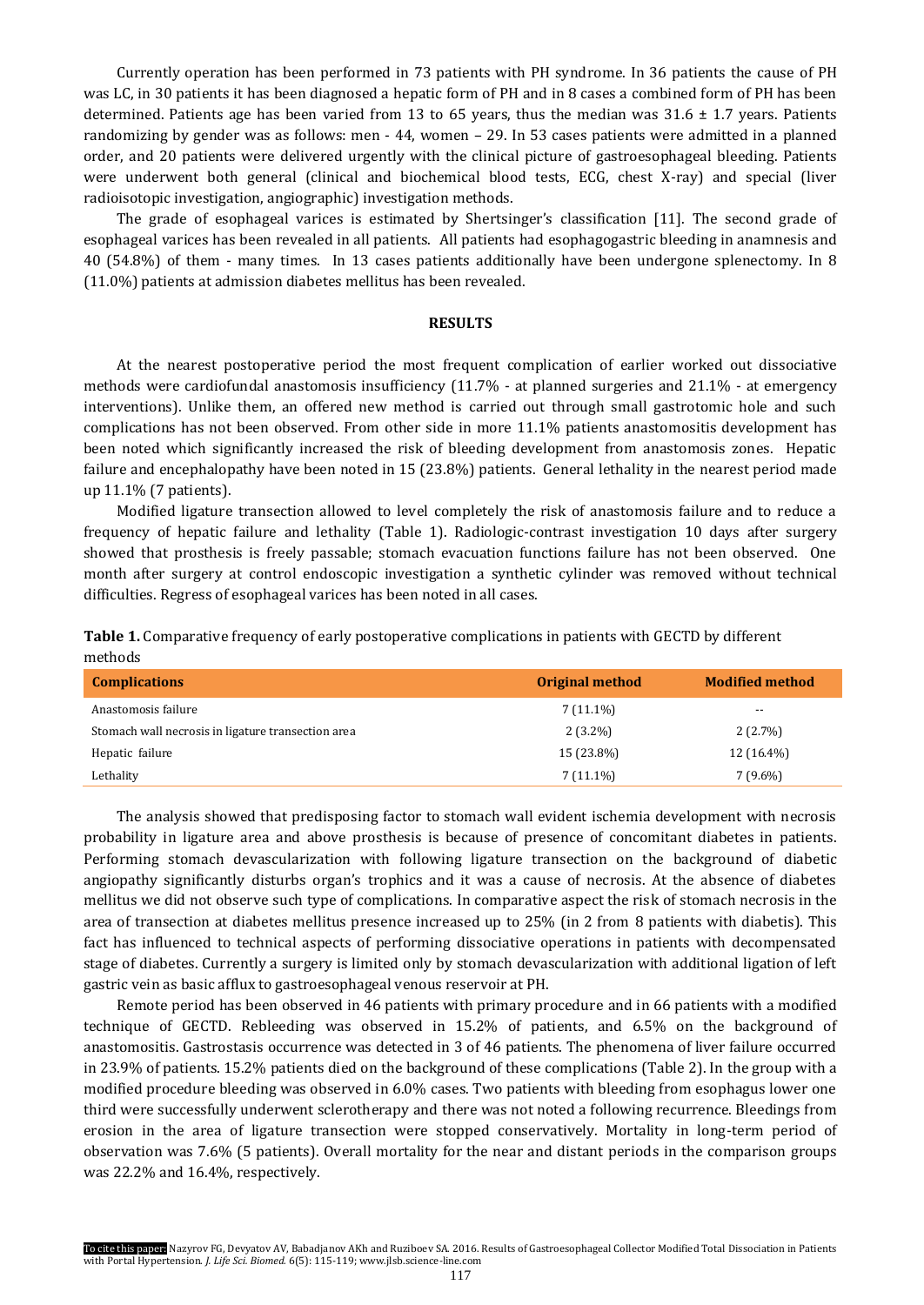#### **Table 2.** Comparative frequency of complications after GECTD in remote period

| <b>Complications</b>                                                   | <b>Original method</b> | <b>Modified method</b> |
|------------------------------------------------------------------------|------------------------|------------------------|
| Bleeding from esophageal varices                                       | $4(8.7\%)$             | $2(3.0\%)$             |
| Bleeding from anastomosis area (anastomositis) or ligature transection | $3(6.5\%)$             | $2(3.0\%)$             |
| Gastrostasis                                                           | $3(6.5\%)$             | $1(1.5\%)$             |
| Hepatic failure                                                        | 11 (23.9%)             | $8(12.1\%)$            |
| Mortality                                                              | $7(15.2\%)$            | $5(7.6\%)$             |
| Overall mortality in 12 months period                                  | 14 (22.2%)             | 12 (16.4%)             |

Advantages of GECTD modified method are: refusal from performing cardiofundus anastomosis – natural tract trough stomach by means of prosthesis fixed in cardinal part is saved; reduction of surgery duration due to performing gastrotomy without cardiofundal anastomosis; decrease of the risk of gastrotomic hole failure development – the length of gastrotomy is 3 cm, absence of cardiofundal anastomosis; broad intramural zone of stomach cardinal part veins dissociation – external application of two ligatures above prosthesis introduced into stomach cardinal part creates the length of sclerosis up to 1 cm.

Analysis of patients survivability with LC and PH after GECTD showed that the lowest index has been revealed in the groups with large nodular cirrhotic transformation (survivability median – 24 months), in patients with bleeding in anamnesis (survivability median – 36 months) and with decompensation by edematous ascitic syndrome before operative intervention (survivability median – 12 months). Investigation has shown performing GECTD to patients with LC and high portal pressure increases the risk of hemorrhagic complications development in early and late postoperative period and respectively decreases survivability indexes till 1 year observation to 62%, 3 years – up to 47% and it is connected not only with hypertension but also with forced technical aspects of surgery (ligature transection and gastrogastra-anastomosis) on the background of portal gastropathy.

Performing GECTD to patients with LC on the background of edematic-ascitic syndrome decreases survivability indexes in the period of observation till 1 year up to 48%, 3 years – up to 43% and it is connected with progressing of two main factors in remote period – portal hypertension and increasing hepatic failure with functional decompensation of hepatocytes.

GECTD in patients without vascular and edematic-ascitic decompensation of LC with PH increases survivability indexes in the period of observation till 1 year up to 87%, 3 years – up to 67% and 5 years up to 58%. In other cases on the background of progressing above mentioned complications, it is reasonable to perform different types of intersystem vascular bypass as basic type of intervention directed to portal system decompression.

#### **CONCLUSIONS**

Dissociation of gastroesophageal venous reservoir by ligature transection on synthetic prosthesis previously implanted in stomach unlike previously proposed methods of GECTD allows not only to ease the technique of operation, but also provides prevention of early postoperative complications associated with traumatism of previous methods, as well as the stomach gross functional disorders in the long term period.

Advanced original tech of GECTD is the most perspective operative method in emergency surgery and in planned operative interventions in patients with PH syndrome undergone repeated operative treatment or it can be alternative to portosystemic shunting method, at impossibility of performing the last one. Our investigation shows that described technique had showed it reliability and efficiency.

### **Acknowledgement**s

This work was supported by Republican Specialized Centre of Surgery, Tashkent City, Uzbekistan.

# **Competing interests**

The authors declare that they have no competing interests.

## **REFERENCES**

1. Elkrief L, Rautou PE, Ronot V, Lambert S, Dioguardi Burgio M, Francoz C, Plessier A, Durand F, Valla D, Lebrec D, Vilgrain V, Castéra L. 2014. [Prospective Comparison of Spleen and Liver Stiffness by Using Shear-Wave and](http://www.ncbi.nlm.nih.gov/pubmed/25469784)  [Transient Elastography for Detection of](http://www.ncbi.nlm.nih.gov/pubmed/25469784) Portal Hypertension in Cirrhosis. Radiology. 28: 141210-14.